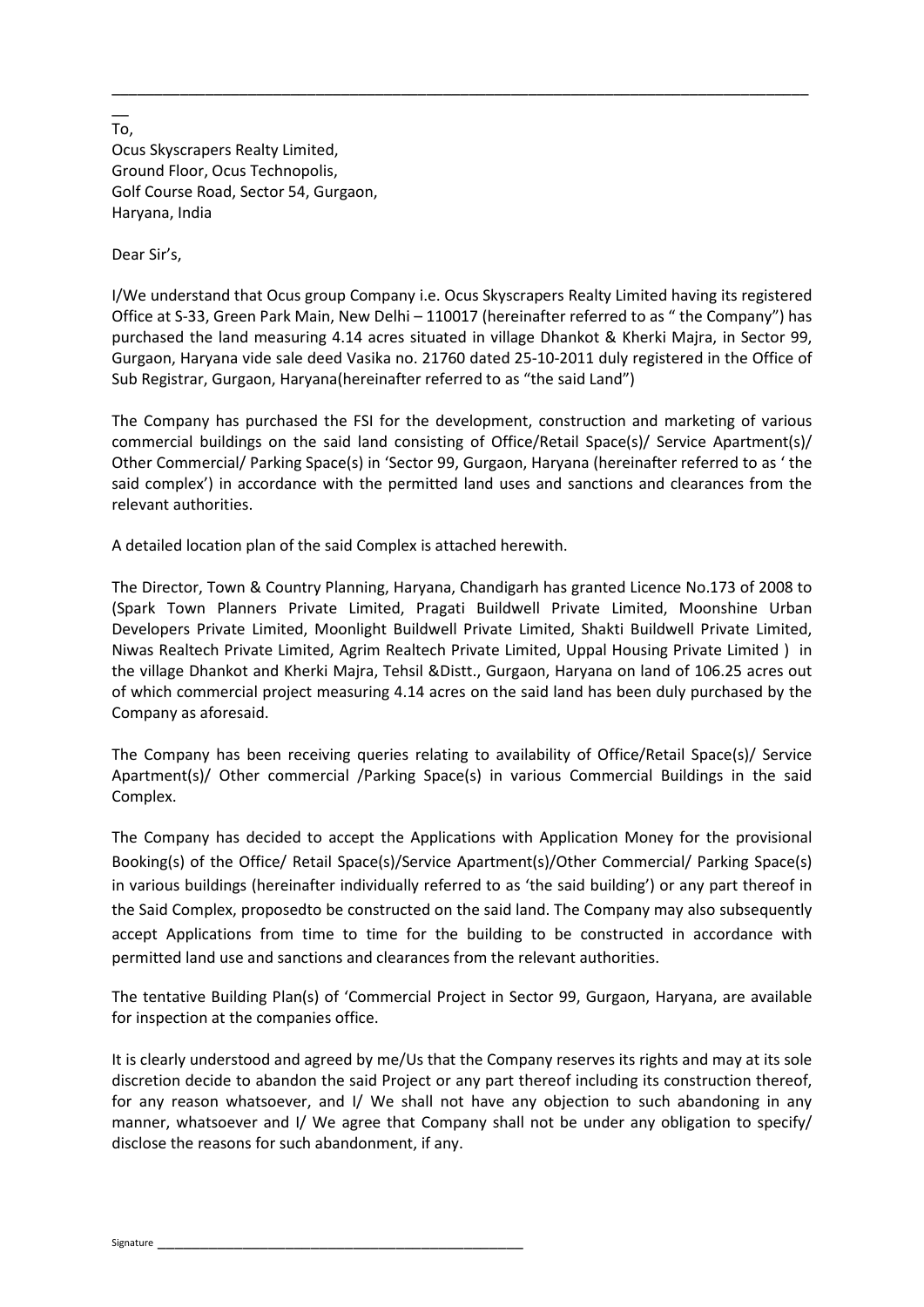Having agreed as above, I/We request that I/We may be provisionally allotted a Office/Retail Space(s)/ Service Apartment(s)/ Other Commercial/ Parking Space(s)in the said Building in the said Complex so proposed, located in Sector 99, Gurgaon, Haryana, under your Down Payment /Installments Payment , as applicable fromtime to time.

| Accordingly, | I/We | remit | herewith              |      |    | sum   | Rs.<br>ot    |
|--------------|------|-------|-----------------------|------|----|-------|--------------|
| Rupees       |      |       |                       | only | b٧ | bank  | Draft/Cheque |
| No.          |      | dated |                       |      |    | drawn | on           |
|              |      |       | as Application money. |      |    |       |              |

In the event the Company agreeing to provisionally allot Office/Retail Space(s)/ Service Apartment(s)/ Other Commercial/ Parking Space(s), I/We agree to pay further installment of the sale price and all other dues as stipulated in this Application and Office/Retail Space(s)/ Service Apartment(s) Buyers Agreement and the payment Plan as explained to Me/Us by the Company.

Further I/We clearly understood and hereby agree that this Application does/ would not constitute an Agreement to Sell and I/We would not be entitled to my provisional and /or final Allotment of Office/Retail Space(s)/ Service Apartment(s)/ Other Commercial/ Parking Space(s) notwithstanding the fact that the Company may have issued a receipt in acknowledgement of the money tendered with this application. It is only after I/We sign and execute the Office /Retail Space(s)/ Service Apartment(s) Buyer's Agreement on the Company's standard format in respect of each Office/Retail Space(s)/ Service Apartment(s)/ Other Commercial/ Parking Space(s), as per the finally approved building plan agreeing to abide by the terms and conditions laid down therein that the allotment shall become final and binding upon the Company. If, however, I/We withdraw / cancel this Application or I/We fail to execute and return the Office/Retail Space(s)/ Service Apartment(s) Buyer's Agreement within thirty (30) days from the date of its dispatch by the Company then the Company may at its sole discretion treat My/Our Application as cancelled and in that event the Application money paid by Me/Us shall stand forfeited. I/ We are making this Application with the full Knowledge that the Company has right and decide on the location of the said Building on the said Land and I/We also understand and agree that dimensions, size and the location of provisional allotment, if any, may change and further I/We shall not have objection to the same in any manner, whatsoever.

The Building plans for Commercial project in Sector 99, Gurgaon, Haryana in which the Office/Retail Space(s)/ Service Apartment(s)/ Other Commercial/ Parking Space(s) Applied for is located are sanctioned by the competent authority vide memo no. ZP-633/JD(BS)/2012/5563 dated 17-04-2012, I/We have instructed the Company that if for any reason(s) including but not limited to abandoning of the construction of Office/Retail Space(s)/ Service Apartment(s)/ Other Commercial/ Parking Space(s) in 'Commercial Project in Sector 99, Gurgaon, Haryana and /or any change in sanction of the Building plans, as the case may be, the Company is not in a position to finally allot a Office/Retail Space(s)/ Service Apartment(s)/ Other Commercial/ Parking Space(s) applied for by this Application at the sole discretions of the Company, I/We would like to have refund of the amount deposited with simple interest at the rate of 9% per annum calculated for the period of which such money have been lying with the Company. In that event my/ our Application shall stand cancelled and no right, title, interest or claim of any nature, whatsoever, shall accrue to me/us in respect of the Office/Retail Space(s)/ Service Apartment(s)/ Other Commercial/ Parking Space(s).

I/We agree to abide by the terms and conditions of this Application including those relating to payment of sale price and other charges, Forfeiture of Application money as laid down herein and the execution of the Office/Retail Space(s)/ Service Apartment(s) Buyers Agreement within the period stipulated therein.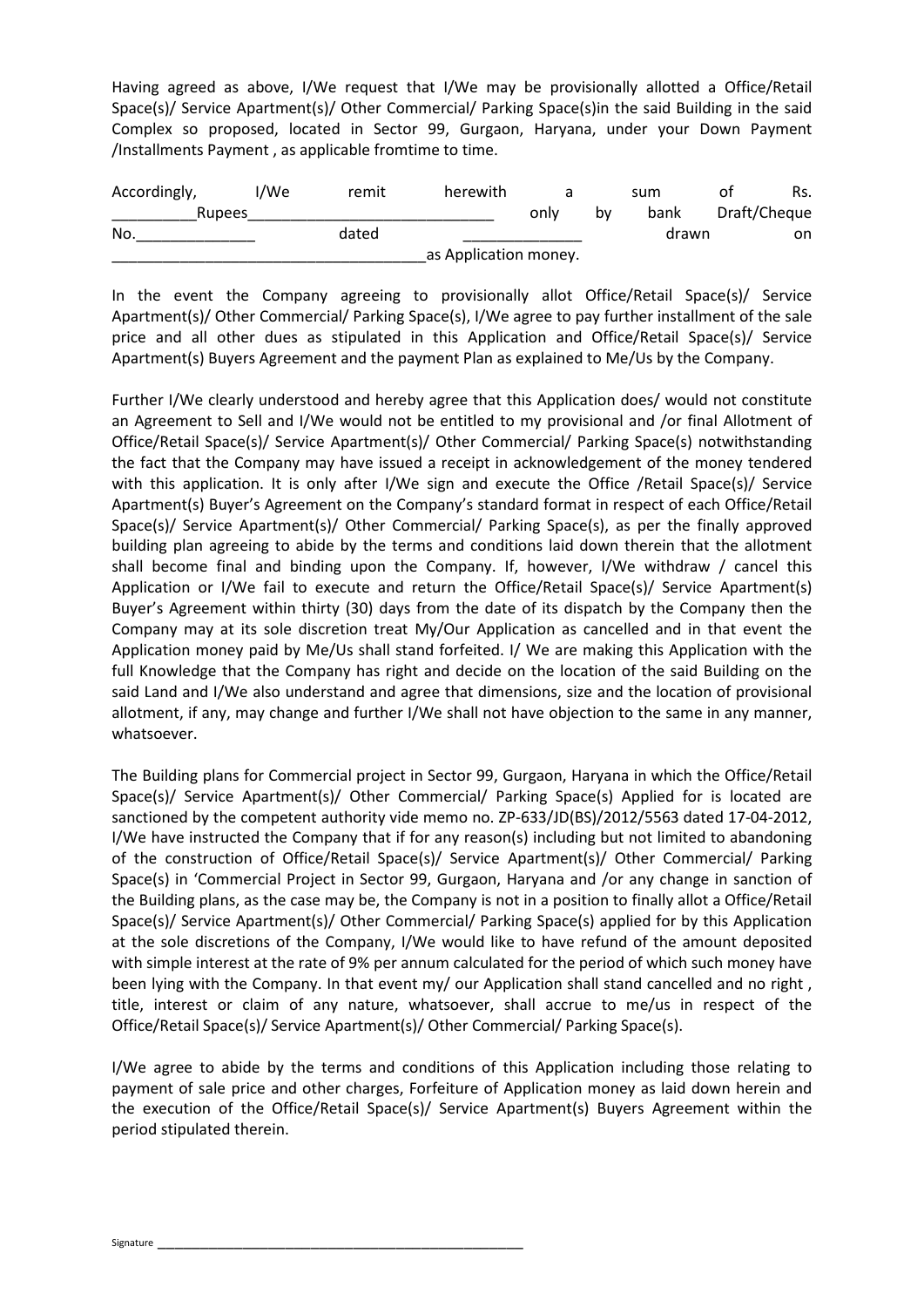|                                  | Age _____________________years Profession _______________________________Service ________________________                                                                                             |                                                                                                                      |
|----------------------------------|-------------------------------------------------------------------------------------------------------------------------------------------------------------------------------------------------------|----------------------------------------------------------------------------------------------------------------------|
|                                  | Residential Status: Resident/Non-Resident/Foreign National of Indian Origin ___________                                                                                                               |                                                                                                                      |
|                                  |                                                                                                                                                                                                       |                                                                                                                      |
|                                  | Ward/Circle/Special range and place where assessed to income tax ________________                                                                                                                     |                                                                                                                      |
|                                  | <u> 1989 - Andrea Santa Alemania, amerikana amerikana amerikana amerikana amerikana amerikana amerikana amerikan</u>                                                                                  |                                                                                                                      |
|                                  |                                                                                                                                                                                                       | <u> 1980 - Jan James James James James James James James James James James James James James James James James J</u> |
|                                  |                                                                                                                                                                                                       |                                                                                                                      |
| <b>Office Name &amp; Address</b> |                                                                                                                                                                                                       |                                                                                                                      |
|                                  |                                                                                                                                                                                                       |                                                                                                                      |
|                                  |                                                                                                                                                                                                       |                                                                                                                      |
|                                  | TelNo.___________________________________Mobile No._____________________________                                                                                                                      |                                                                                                                      |
|                                  |                                                                                                                                                                                                       |                                                                                                                      |
| 2. SECOND APPLICANT              |                                                                                                                                                                                                       |                                                                                                                      |
|                                  |                                                                                                                                                                                                       |                                                                                                                      |
|                                  |                                                                                                                                                                                                       |                                                                                                                      |
|                                  |                                                                                                                                                                                                       |                                                                                                                      |
|                                  |                                                                                                                                                                                                       |                                                                                                                      |
|                                  | Age _____________________years Profession _______________________________Service ________________________<br>Residential Status: Resident/Non-Resident/Foreign National of Indian Origin ____________ |                                                                                                                      |
|                                  |                                                                                                                                                                                                       |                                                                                                                      |
|                                  | Ward/Circle/Special range and place where assessed to income tax                                                                                                                                      |                                                                                                                      |
|                                  |                                                                                                                                                                                                       |                                                                                                                      |
|                                  |                                                                                                                                                                                                       |                                                                                                                      |
|                                  |                                                                                                                                                                                                       |                                                                                                                      |
| <b>Office Name &amp; Address</b> |                                                                                                                                                                                                       |                                                                                                                      |
|                                  | Tel No._________________________________Mobile No._______________________________                                                                                                                     |                                                                                                                      |

 $\overline{\phantom{a}}$ 

 $\overline{\phantom{a}}$ 

 $\overline{\phantom{a}}$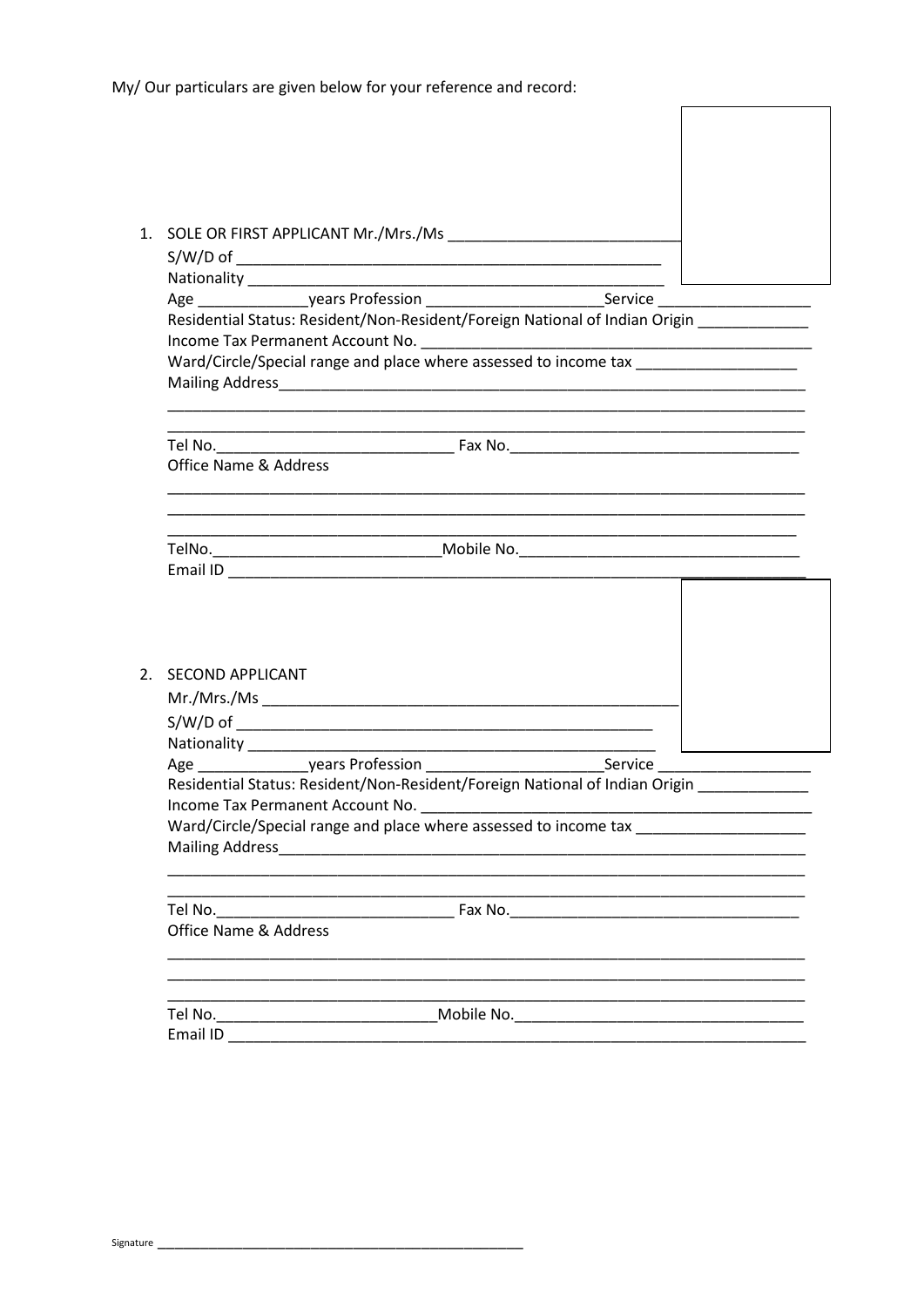(Hereinafter singly/jointly, as the case may be, referred to as "the Intending allottee(s)" Which expression shall unless repugnant to the context or meaning thereof include his/her heirs, executors, administrators, individual representatives, successors and assigns)

| ** M/s.                                |           | a partnership firm duly registered under the Indian                                                   |  |
|----------------------------------------|-----------|-------------------------------------------------------------------------------------------------------|--|
| Partnership Act 1932, having Office at |           | through its partner Authorized by                                                                     |  |
| resolution dated                       | Shri/Smt. | (hereinafter referred to                                                                              |  |
|                                        |           | as the 'Indenting Allottee(s)' which expression shall unless repugnant to the context or meaning      |  |
|                                        |           | thereof, be deemed to include all the partners of the partnership firm and their heirs, legal         |  |
|                                        |           | representatives, administrators, executors, successors and assigns) (copy of the resolution signed by |  |
| all Partners required).                |           |                                                                                                       |  |

| ** $M/s$ .                                                                                        | a Company registered under the             |
|---------------------------------------------------------------------------------------------------|--------------------------------------------|
| Companies Act, 1956, having its registered Office at                                              | through its                                |
| duly Authorized signatory Shri/Smt.                                                               | Authorized by Board                        |
| resolution dated                                                                                  | (hereinafter referred to as the 'Intending |
| allottee(s)' which expression shall unless repugnant to the context or meaning thereof, be deemed |                                            |
| to include its successors and assigns) (copy of Board Resolution along with a certified copy of   |                                            |
| Memorandum & Articles of Association required).                                                   |                                            |

(\*\* Deleted whichever is not applicable)

## **DETAILS OF OFFICE(S) / RETAIL SPACE(S)/ SERVICE APARTMENT(S)**

Nature of Business: \_\_\_\_\_\_\_\_\_\_\_\_\_\_\_\_\_\_\_\_\_\_\_\_\_\_\_\_\_\_\_\_\_\_\_\_\_\_\_\_\_\_\_\_\_\_\_\_\_\_\_\_\_\_\_\_\_\_

| Super Area: | sq.mt.(approx.) | sq.ft.(approx.) |
|-------------|-----------------|-----------------|
|             |                 |                 |

Floor \_\_\_\_\_\_\_\_\_\_\_\_Number \_\_\_\_\_\_\_\_\_\_\_\_\_\_\_\_ Parking Space(s) No. : (If any) \_\_\_\_\_\_\_\_\_\_\_\_\_\_

PAYMENT PLAN: DOWN PAYMENT / INSTALLMENT

**Note:- Payments to be made by A/c Payee Cheque(s)/Demand Draft(s) in favour of 'Ocus Skyscrapers Realty Limited'payable at New Delhi / Delhi.** 

DECLARATION: I/We the applicant(s) do hereby declare that my/our Application for allotment by the Company is irrevocable and that the above particulars/information given by Me/Us is true and correct and nothing has been concealed therefrom. I/We have read and signed all pages of this Application form and payment plan.

Yours Faithfully,

| Signature of Applicant(s) |  |  |
|---------------------------|--|--|
|                           |  |  |

| Date |  |
|------|--|
|------|--|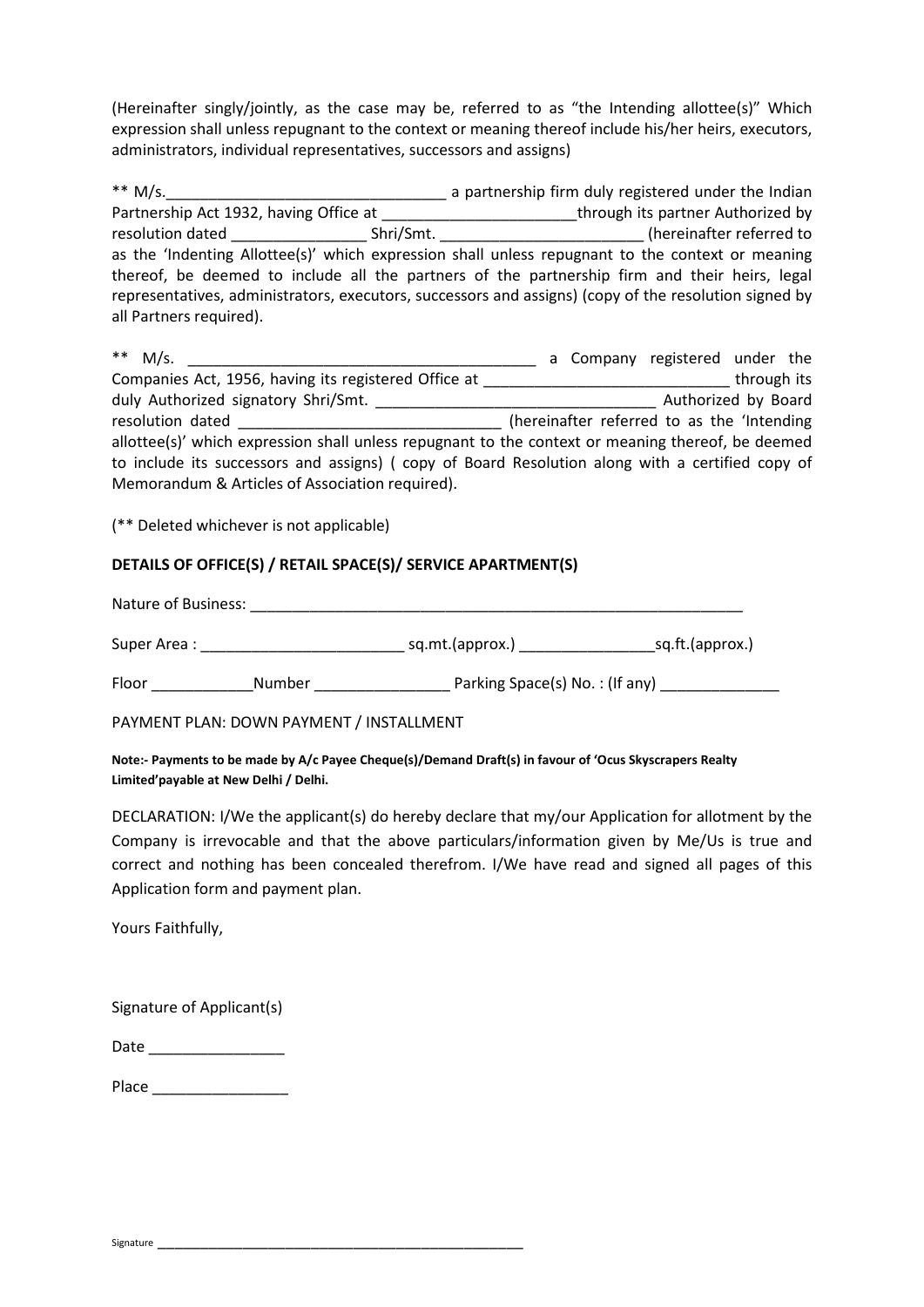## **FOR OFFICE USE ONLY**

| 1. | <b>ACCEPTED/REJECTED</b>                                                                              |  |
|----|-------------------------------------------------------------------------------------------------------|--|
| 2. | Office/ Retail/Service Apartment(s) (s)/ Commercial Space(s)/ Allotted No. ____________               |  |
|    |                                                                                                       |  |
|    |                                                                                                       |  |
| 3. | Basic Sale Price (Super Area): Rs. _________________per sq.mtr. Rs. _______________________per sq.ft. |  |
|    | Aggregating to Rs.                                                                                    |  |
|    |                                                                                                       |  |
|    | Infrastructure Development Charge & External Development Charges (IDC+EDC) =                          |  |
|    |                                                                                                       |  |
|    | (Any increase on account of IDC/EDC shall be payable extra, prorate at actual)                        |  |
|    | Interest Free Maintenance Security: @ Rs.100/- per sq.ft. Aggregating to Rs.                          |  |
|    | Total price payable for the Office/Retail/ Service Apartment/ commercial Space(s) together with the   |  |
|    | parking Space(s) if any                                                                               |  |
|    |                                                                                                       |  |
|    | Stamp Duty and registration charges etc.shall be extra at actual and to be borne by the applicant.    |  |
| 4. | PAYMENT PLAN: Down Payment/ Installments.                                                             |  |
| 5. | Payment received vide Cheque /DD/Pay Order No.____________________dated______________ for             |  |
|    |                                                                                                       |  |
| 6. |                                                                                                       |  |
|    | <b>BOOKING DIRECT/THROUGH SALES ORGANISER</b>                                                         |  |
| 7. |                                                                                                       |  |
| 8. | Sales Organizer's Name & Address, Stamp with Signature:                                               |  |
|    |                                                                                                       |  |
|    |                                                                                                       |  |
|    |                                                                                                       |  |
|    |                                                                                                       |  |
|    |                                                                                                       |  |
|    |                                                                                                       |  |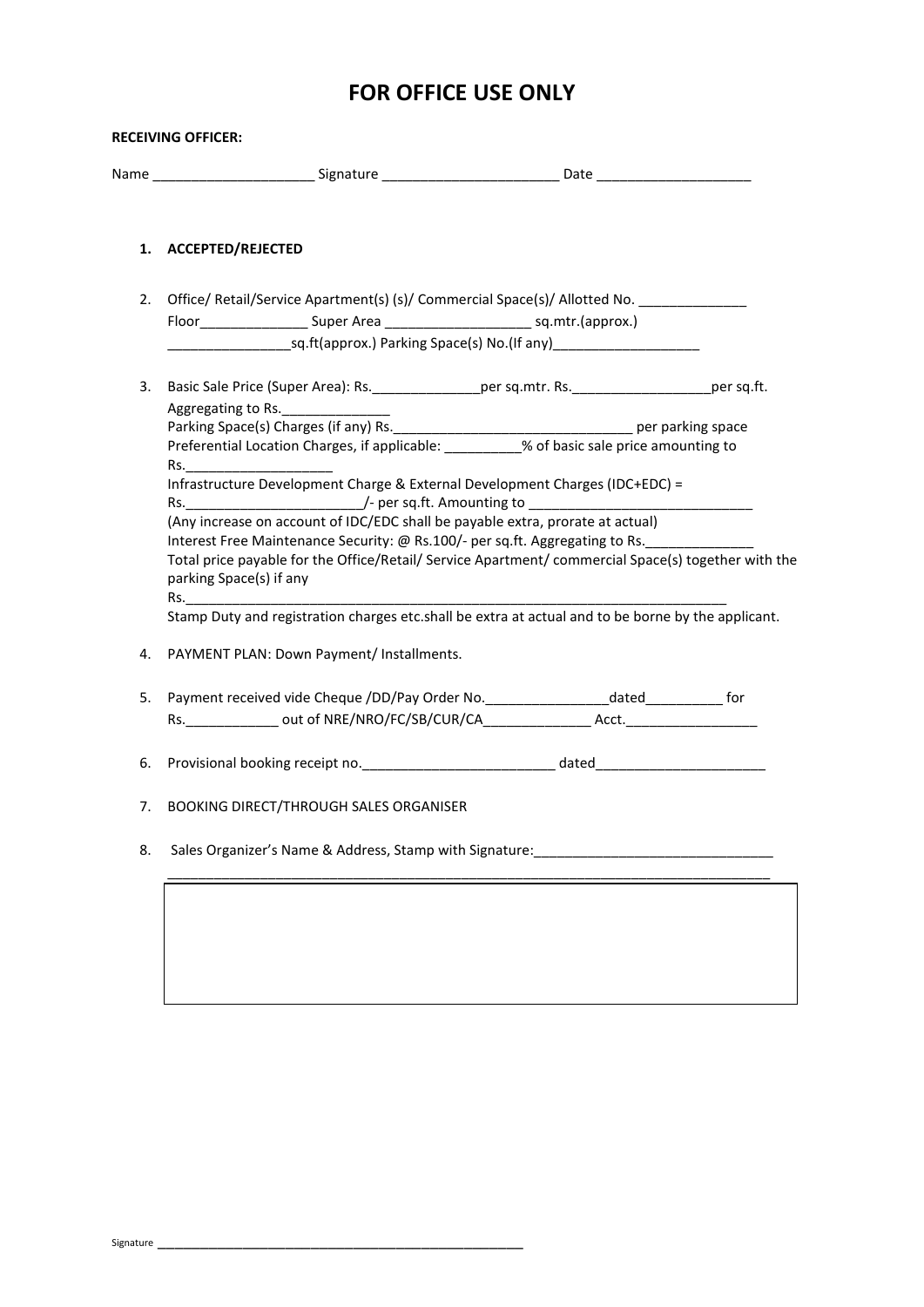- 9. Check-list for Receiving Officer:
	- (a) Application Money
	- (b) Customer's Signature on all pages of the Application Form
	- (c) PAN No./Form 60/Form 49A
	- (d) For Companies: Memorandum & Articles of Association/ Board Resolution
	- (e) For Partnership Firms: Partnership Deed and Authorizations
	- (f) For Foreign Nationals: IPI-7/Passport Photocopy
	- (g) For NRI: Copy of Passport & Payment through NRE/NRO A/C
- 10. Remarks\_\_\_\_\_\_\_\_\_\_\_\_\_\_\_\_\_\_\_\_\_\_\_\_\_\_\_\_\_\_\_\_\_\_\_\_\_\_\_\_\_\_\_\_

| ,,,,,,,,,,,,<br>DATF<br><b>PLACE</b> |           | Sr.General Manager |
|--------------------------------------|-----------|--------------------|
| Cleared by Stock on                  | Signature |                    |

## **Terms and Conditions for Allotment of Office/Retail Space(s)/ Service Apartment(s), Other commercial/parking Space(s) in commercial Project, in Sector 99, Gurgaon Haryana.**

The terms and conditions given below are of indicative nature with a view to acquaint the applicant hereinafter referred to as Intending allotee(s) with terms and conditions as may be comprehensively set out in the Office /Retail Space(s)/Service Apartment(s)Buyers agreement which upon execution shall supersede the terms and conditions as set out in this Application. The Intending allottee(s) shall sign all the pages of thisApplication in token of his/her acceptance of the same.

- 1. The Intending allottee(s) agree that it /he/she has applied for the provisional allotment of the Office/Retail Space(s)/ Service Apartment(s)/ Other Commercial/ Parking Space(s) with full knowledge of all laws/ notification and rules applicable to the multistoried projects in general and 'Commercial Project in Sector 99, Gurgaon, Haryana (\* hereinafter referred to as "the said Complex") in particular which have been explained by the Company and understood by him/her.
- 2. The Intending Allottee(s) has satisfied himself/herself about the right, Interest and title of the Company in the said Land on which the said Complex is proposed to be constructed and has understood all limitations and obligations in respect thereof. The Intending Allottee(s) agree(s) that there will not be any further investigations objections by him/her in this respect.
- 3. The Intending allottee(s) agree(s) to abide by the terms of this Application and conditions of the Office /Retail Space(s)/ Service Apartment(s) Buyers Agreement and that he/she shall pay the price of the Office /Retail Space(s)/ Service Apartment(s) and other Charges, rates, taxes, deposits including sinking fund, levies etc. including external development charges, infrastructure charges levied now or any increase leviable in future with retrospective effect, as the case may be , from the date of this Application , calculated on the basis of super area which is understood to include pro rata interest of the common areas in the said building only. It is further understood and agreed by the Intending allottee(s) that the calculation of super area of the Office/Retail Space(s)/ Service Apartment(s)/ Other Commercial/ Parking Space(s), given in this Application is tentative and subject to change upon approval of final building plan(s). The definition of the super area of the Office /Retail Space(s)/Service Apartment(s) shall be more clearly defined in the Office/ Retail Space(s)/ Service Apartment(s) Buyers agreement and the Intending allottee(s) agree(s) to accept the same and upon execution of that agreement, the method of calculation of super area stated therein shall become binding on the both the parties.
- 4. (A) The Company has calculated the total price payable by the Intending allottee(s) for the said Office/Retail Space(s)/ Service Apartment(s)/ Other Commercial/ Parking Space(s), on the basis of its super area, which comprises of the Office/Retail Space(s)/ Service Apartment(s), area and the proportionate undivided share in the common areas and facilities within the said Building only.

In addition though not forming as part of the computation of super area for which price is charged, the Intending allottee(s) shall have the ownership of undivided proportionate share of the land beneath the footprint of the said Building in said Complex only calculated in the ratio of super area of his/her Office/Retail Space(s)/ Service Apartment(s)/ Other Commercial Space(s) to the total super area of all the Office/Retail Space(s)/ Service Apartment(s)/ Other Commercial Space(s), in the said Building only. The Intending allottee(s) confirms and represents that he/she has not made any payment to the Company in any manner whatsoever, that the Intending allottee(s) shall have any right , title or interest of any kind whatsoever in any lands, buildings, common areas, facilities and amenities falling outside the land beneath the said Building save and except the use of common areas for the purposes of direct exit to a nearest public street / nearest road only)to identified by the Company in its sole discretion and such identification by the Company in its plans now or in future shall be final, conclusive and binding on the Intending allottee(s).

(B)It is made clear by the Company and agreed by the Intending allottee(s) that all rights including the ownership thereof of Land(s), facilities and amenities (other than those within the said building and the land beneath the said building only), shall vest solely with the Company and the Company shall have the sole and absolute authority to deal in any manner with such Land(s), facilities and amenities including but not limited to creation of the further rights in favor of any other party by way of Sale, Transfer, Lease, Collaboration, joint venture, Operation and management or any other mode including transfer to Government, semi government, any other Authority, body any person, institution,trust and any local body(ies) which the Company may deem fit in its sole discretion. The Company relying on this specific undertaking of the Intending allottee(s) in the Application may provisionally agree to allot the Office/ Retail Space(s)/Service Apartment(s), and this undertaking shall survive throughout the occupancy of the Office/Retail Space(s)/ Service Apartment(s)/ Other Commercial Space(s) by Intending allottee(s), his/her legal representatives, successors, administrators, executors, assigns etc.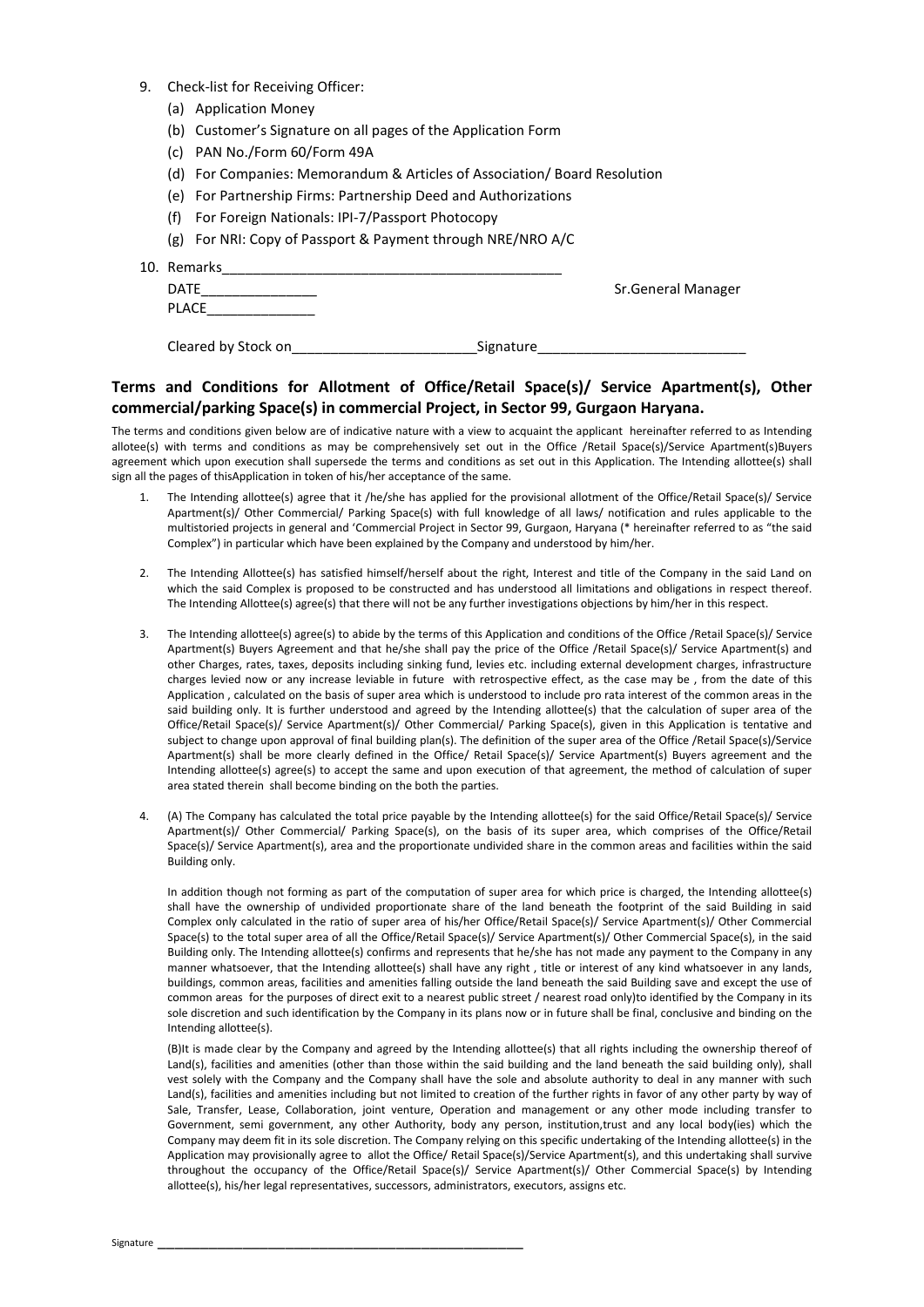(C)The Office/ Retail Space(s)/Service Apartment(s) applied for along with the said Building in which the said Office / Retail Space(s)/Service Apartment(s), applied for is located is subject to the provisions of the Haryana Apartment(s) Ownership Act, 1983 or any such other statutory enactment of modification as and when brought into force. The Common area and facilities and the undivided interest of each Office / Retail Space(s) (s)/ Service Apartment(s)/ owner in the common areas and facilities as specified by the Company in the declaration, which may be filed by the Company in compliance of Haryana Apartment(s) ownership Act 1983 shall be conclusive and binding upon the Office / Retail Space(s)/ Service Apartment(s) owners and the Intending Allotee(s) agrees and confirms that his / her right, title and interest in the said Office / Retail Space(s) / Service Apartment(s) said building shall be limited to and governed by what is specified by the Company in the said declaration and in no manner shall confer any right, title or interest in any lands, facilities, amenities and buildings outside the land beneath the footprint of the said Building in which the said Office / Retail Space(s) (s)/ Service Apartment(s) is/are located and the Company shall be entitled to sell, transfer, par with possession thereof or otherwise dispose of the same to any one and in any manner at its sole discretion and the Intending allottee(s) shall have no claim whatsoever of any sort therein. The Intending allottee(s) undertakes to join any society / association of the Office / Retail Space(s)/ Service Apartment(s) Owners and to pay any fees, charges thereof and complete such documentation and formalities as may be deemed necessary by the Company in its sole discretion for this purpose.

(D)It is made clear by the Company and specifically understood by the Intending allottee(s) that the Company may in its sole discretion and for the purpose of complying with the provisions of Haryana Apartment(s) Ownership Act, 1983, if applicable, or any other applicable laws substitute the method of calculating the proportionate share in the ownership of the land beneath the footprint of the said building and or common areas and facilities as may be described by the Company in its sole discretion in any declaration, by calculating the same ratio of his/ her Office / Retail Space(s)/ Service Apartment(s) value to the total value of the said Building(s) / said complex, as the case may be, and that the Intending allottee(s) agrees not to raise any objections in this regard.

- 5. It shall be an essential condition of allotment that the use for which the Office / Retail Space(s)/ Service Apartment(s) premises are purchased shall not be altered without obtaining prior consent in writing from the Company. Any change in the specified use will be treated as a breach of the Office/ Retail Space(s)/ Service Apartment(s) Buyer's Agreement entitling the Company to cancel the allotment and forfeit the entire monies deposited by the Intending allottee(s). Thereafter, the Intending allottee(s) shall not have any right, title or interest in the said Office / Retail Space(s)/Service Apartment(s) applied herein.
- 6. The Intending allottee(s) hereby agrees to pay additionally as preferential location charges for preferential location in a manner and within the time as stated in the payment plan. However, the Intending allottee(s) has specifically agreed that if due to any change in the layout / building plan, the said Office / Retail Space(s)/ Service Apartment(s) ceases to be in a preferential location, the Company shall be liable to refund only the amount of preferential location changes paid by the Intending allottee(s) and such refund shall be adjusted in the last installment as stated in the payment plan.
- 7. The Company has made it clear to the Intending allottee(s) and the Intending allottee(s) has understood and agreed to pay all such amount(s) demanded by Central Government, State Government,Local Government and or any Competent Authority in any form or by any name including but not limited to government rates, levies, cesses, charges, fee whether levied or leviable now or in future. All such amount(s) shall be calculated and payable by the Intending allottee(s) in proportion to Intending allottee(s) Super Area of the Office/Retail Space(s)/ Service Apartment(s)/ Other Commercial Space(s),to the total Super Area Of the all the Office/Retail Space(s)/ Service Apartment(s)/ Other Commercial Space(s) in the said building. The Intending allottee(s) shall pay all such sums and when demanded by the Company without any delay or demur and such amounts shall form part of the sale consideration. Delay and non-payment of such amount shall be treated as breach of term and conditions of this Application/agreement shall be dealt with like other breaches.
- 8. The Intending allottee(s) agrees that the sale price of the Office/Retail Space(s)/ Service Apartment(s)/ Other Commercial/ Parking Space(s),does not include the levy of EDC and IDC up to the date of issue of the license and the Intending allottee(s) agrees to pay to the Company EDC and IDC and any increase in the EDC and IDC by whatever name called or in whatever from on pro rata basis and with all such conditions imposed by the Haryana Government or any competent Authorities. In addition the Intending allottee(s) also agrees to pay all Govt. rates, cesses, charges, property tax, Wealth tax or taxes of all and any kind by whatever name called, whether levied, or leviable now or in future, as the case may be from the date of this Application in proportion to the super area of the Office/Retail Space(s)/ Service Apartment(s)/ Other Commercial/ Parking Space(s), prior to the execution of the sale deed.

If such charges are increased(including with retrospective effect) after the sale deed has been executed than these charges shall be treated as unpaid sale price of the Office /Retail Space(s)/ Service Apartment(s) and the Company shall have lien on the Office/Retail Space(s)/ Service Apartment(s)/ Other Commercial Space(s), of the Intending allottee(s) for the recovery of such charges. In case the property tax is assessed separately in respect of the individual Office/Retail Space(s)/ Service Apartment(s)/ Other Commercial Space(s) than the Intending allottee(s) shall pay the said tax directly to the concerned Authority.

9. The rate/sale price mentioned in this Application is inclusive of the cost of providing electric wiring to each Office/Retail Space(s)/ Service Apartment(s)/ Other Commercial/ Parking Space(s), and firefighting Equipment in the common area as prescribed in the existing firefighting code/regulations and power back up but does not include the cost of Electric fittings, Fixtures, Geysers, Electric and water meter etc. which shall be installed by the Intending allottee(s) at his/her own cost If, however due to any subsequent legislation/Government orders or directives or if deemed necessary by the Company or any of its nominees, additional fire safety measures are undertaken, than the Intending allottee(s) agree to pay additional expenditure incurred thereon on a pro rata basis along with other Allottee(s) as determined by the Company in its absolute discretion. The rate/sale price mentioned in the Application is for bare shall condition of the area within the internal walls of the Office/Retail Space(s)/ Service Apartment(s)/ Other Commercial Space(s), and for finished condition in common areas as per specifications to be more specifically provided in Office/Retail Space(s)/ Service Apartment(s) Buyers' Agreement.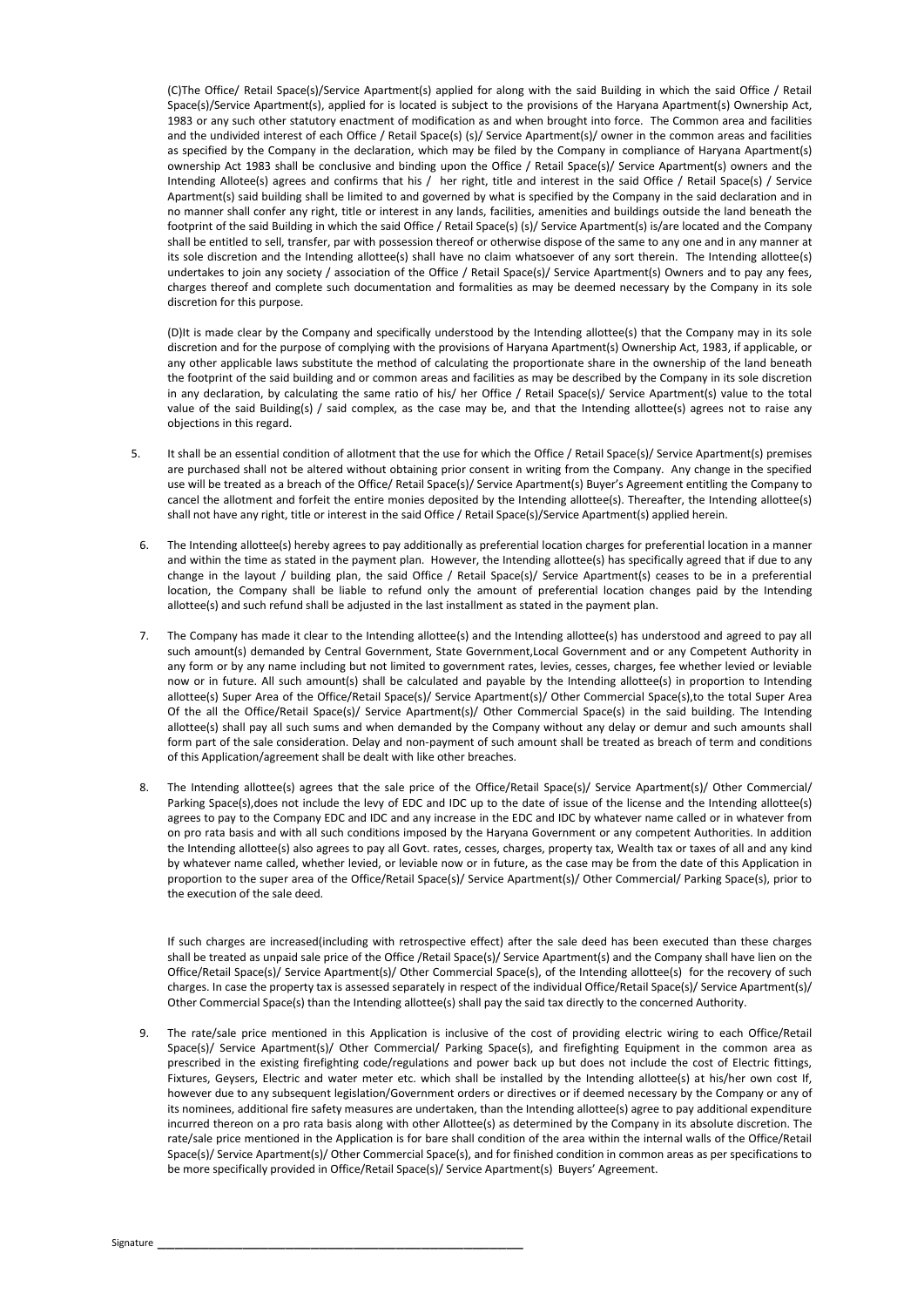- 10. The Intending allottee(s) agrees that the car parking spaces, if any, allotted shall be an integral part of the Office/Retail Space(s), Service Apartment(s), applied herein and the Intending allottee(s) shall not be entitled to sell/deal with the car parking Space(s) independent of the Office/Retail Space(s)/ Service Apartment(s)/ Other Commercial Space(s). All clauses of this Application and Office/Retail Space(s)/ Service Apartment(s) Buyers Agreement pertaining to allotment, cancellation, etc. shall apply mutatis mutandis to the said parking Space(s) wherever applicable. It has been made clear to the Intending allottee(s) that the reserve car parking space as set out in Payment Plan, allotted to him/her/it for exclusive use appurtenant to his/her Office/Retail Space(s)/ Service Apartment(s),and reserved for his/her use only to the exclusion of other occupants in the said building. The Intending allottee(s) agree that the parking Space(s) shall not from part of the common area of the said Building /said Complex for the purpose of declaration, which may be filed by the Company under the Haryana Apartment(s) Ownership Act. 1983. The Intending allottee(s) here by undertake that she/he it shall not make any claim what so ever on the Reserved Parking Spaces(s) if any, allotted to other Occupants in the said Building. As Reserved Parking Space if any, is an integral amenity of the Office/RetailSpace(s)/ Service Apartment(s), the Intending allottee(s) undertakes not sale/transfer/deal with the reserved Parking Space(s), if any independent of Office/Retail Space(s)/ Service Apartment(s).It is further made clear to the Intending allottee(s) that the Intending allottee(s) shall have no right, title or interest in other unreserved covered/open car parking Space(s), if any available to visitors/other occupants/user in the said Building on payment of Operation/Maintenance charges and such parking Space(s) shall be under exclusive ownership of the Company and shall be dealt by the Company at its own discretion as it may deem fit, It is specifically made clear that the Company may impose such terms and condition including pay and park system as it may deem fit to make use by any person of such unreserved covered/open car parking Space(s).
- 11. The Company and the Intending allottee(s) hereby agree that the Application money and earnest money for the purpose of this Application and for Office/Retail Space(s)/ Service Apartment(s)Buyer's Agreement shall be 20%(twenty percent) of the total sale price per Office/ Retail Space(s)/Service Apartment(s). The Intending allottee(s) hereby authorizes the Company to forfeit his Application money/earnest money along with the interest on delayed payments, interest on installments, brokerage, etc. in case of non-fulfillment of the term and condition herein contained and those of the Office/Retail Space(s)/ Service Apartment(s) Buyer's Agreement as also in the event of failure by the Intending allottee(s) to sign and return to the Company the Office/Retail Space(s)/ Service Apartment(s) Buyer's Agreement with in thirty(30) days from the date of its dispatch by the Company.
- 12. The payment on or before due date, of sale price and other amount payable by the Intending allottee(s) as per the payment plan accepted by the Intending allottee(s) or as demanded by the Company from time to time is the essence of this Application and the Office/Retail Space(s)/ Service Apartment(s) Buyer's Agreement.
- 13. The Intending allottee(s) has seen and accepted the plans, which are tentative and has applied for the provisional allotment of the Office/Retail Space(s)/ Service Apartment(s)/ Other Commercial/ Parking Space(s) with specific knowledge that the building plans, designs, specifications, measurements, dimensions, floor plan(s) location of the Office/Retail Space(s)/ Service Apartment(s)/ Other Commercial Space(s), applied for in the said building/said Complex which are tentative and may be liable to change at the sole discretion of the Company and also subject to change by the competent/relevant authorities and the Intending allottee(s) Authorizes the Company to effect suitable and necessary alteration/modifications in the layout plan/building plan, designs and specification, measurements, dimension, floor Plan(s),Location of the Office/Retail Space(s)/ Service Apartment(s)/ Other Commercial Space(s) applied for in the said Building/said Complex as the Company may deem fit or as directed by competent Authority(ies).However in case of any major alteration/modification resulting in more than 25% change in the super area of the Office/Retail Space(s)/ Service Apartment(s)/ Other Commercial Space(s) or material change in the specifications of the Office/Retail Space(s)/ Service Apartment(s)/ Other Commercial Space(s), change in floor plans, any time prior to and upon thegrant of Occupation / Completion certificate, the Company shall intimate to the Indenting Allottee(s) in writing the changes thereof and the resultant change, if any, in the price of the Office / Retail Space(s)/ Service Apartment(s) to be paid by him / her and the Intending allottee(s) agrees to inform the Company in writing his / her consent or objections to the changes within thirty (30) days from the date of such notice failing which the Intending allottee(s) shall be deemed to have given his full consent to all the alterations / modifications. If the Intending allottee(s) writes to the Company within thirty (30) days of intimation by the Company indicating his non-consent / objections to such alterations / modifications resulting in more than 25% change in the super area, then the allotment shall be deemed to be cancelled and the Company shall refund the entire money received from the Intending allottee(s) with interest @ 9% per annum. The Intending allottee(s) agrees that any increase or reduction in the super area of the Office / Retail Space(s)/ Service Apartment(s), shall be payable or refundable (without any interest) at the rate per sq.mtr/sq.ft as mentioned in the Application.
- 14. The Intending allottee(s) agrees that , if as a result of any legislation, order or rule or regulation made or issued by the Government or any other Authority or if competent Authority(ies) refuses, denies of necessary approvals for the said Office / Retail Space(s)/ Service Apartment(s) in the said Building or if any matter, issue relating to such approvals, permissions, notices, notifications by the Competent Authority(ies) become subject matter or any suit / writ before a competent court or due to force majeure conditions, the Company, after provisional and/or final allotment, is unable to deliver the Office / Retail Space(s) / Service Apartment(s),Parking Space(s) to the Intending allottee(s) for his / her occupation and use/parking , the Intending allottee(s) agrees that the Company if it decides in its sole discretion to refund then it shall be liable only to refund the amounts received from him/her without any interest or compensation whatsoever.
- 15. It is specifically made clear by the Company and understood by the Intending allottee(s) that there shall be restrictive guidelines/covenants regarding interior fit outs in the Office / Retail Space(s)/Service Apartment(s) Buyer's Agreement and no conveyance deed shall be executed in case of any guideline(s) of non completion of interior fit-outs or in such regard not being adhered to by the Intending allottee(s).
- 16. The Company has made clear to the Intending allottee(s) that it shall be carrying extensive development/construction activities for many years in future in the area in and around the said Land and the Intending allottee(s) shall not raise any objection or make any claim(s) on account of any inconvenience, if any, that may be suffered by the Intending allottee(s) due to such developmental/construction activities or incidental/related activities. The Company shall endeavor to complete the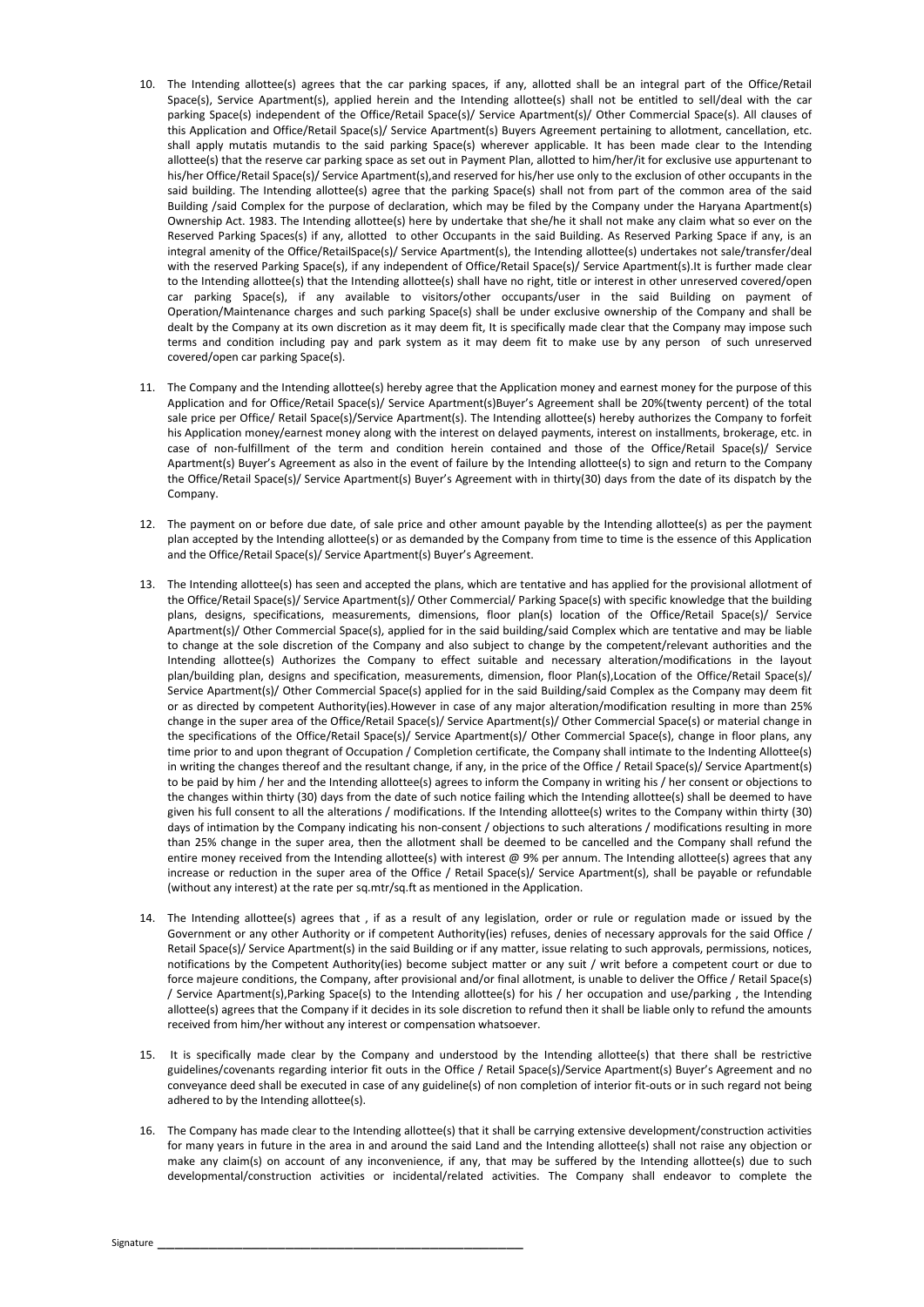construction of the said Office/Retail Space(s)/ Service Apartment(s)/ Other Commercial Space(s), within a period of five years from the date of execution of the Office/Retail Space(s)/ Service Apartment(s) Buyer's Agreement subject to timely payment by the Intending allottee(s) of sale price, EDC & IDC, IFMS, Sinking Fund, stamp duty and other charges due and payable according to the Payment Plan applicable to him or as demanded by the Company. The Company on obtaining certificate for occupation/completion and use from the competent authorities shall hand over the Office/Retail Space(s)/ Service Apartment(s)/ Other Commercial Space(s) to Intending allottee(s) for his/her occupation and use and subject to the Intending allottee(s) having complied with all the terms and conditions of the Office/Retail Space(s)/ Service Apartment(s) Buyer's Agreement. In the event of his/her failure to take over and/or occupy and use the Office/Retail Space(s)/ Service Apartment(s), provisional and/or finally allotted within 30 days from the date of intimation in writing by the Company, then the same shall lie at his/her risk and cost and the Intending allottee(s) shall be liable to pay to the Company holding charges @ Rs.10/- per sq.ft of the super area for the Office/ Service Apartment(s) use or Rs.15/-psf of the super area of the premises for the use as Retail purposes per month for the entire period of such delay. If the Company fails to complete the construction of the said Office/Retail Space(s)/ Service Apartment(s)/ Other Commercial Space(s), within five years as aforesaid then the Company shall pay to the Intending allottee(s) compensation @Rs.10/- per sq.ft of the super area for the premises for Office/ Service Apartment(s) use or Rs.15/- psf of the super area of the premises for the use as Retail purposes per month for the period of such delay.

The adjustment of compensation shall be done at the time of conveyance of the Office/Retail Space(s)/ Service Apartment(s)/ Other Commercial Space(s)and not earlier. The holding charges shall be a distinct charge in addition to maintenance charges, and not related to any other charges as provided in this Application and Office/Retail Space(s)/ Service Apartment(s) Buyer's Agreement.

17. The Intending allottee(s) upon completion of the said Building agrees to enter into a maintenance agreement with the associated body/condominium of association of Office/Retail Space(s)/ Service Apartment(s)/ Other Commercial/ Parking Space(s), owners or any other nominee/agency/association or other body (hereinafter referred to as 'the Maintenance Agency') as may be appointed/nominated by the Company from time to time for the maintenance and upkeep of the said Building/said Complex and the Intending allottee(s) undertakes to pay the maintenance bills as raised by the Maintenance Agency from the date of Occupation/Completion Certificate granted by the competent Authority on pro rata basis irrespective whether the Intending allottee(s) is in occupation of the Office/Retail Space(s)/ Service Apartment(s)/ Other Commercial Space(s) or not. In order to secure due performance of the Intending allottee(s) in prompt payment of the maintenance bills and other charges raised by the maintenance agency, the Intending allottee(s) agrees to deposit, as per the schedule of payment and to always keep deposited with the Company as Interest Free Maintenance Security (IFMS) at the rate Rs.100/- per sq.ft of the super area of the Office/Retail Space(s)/ Service Apartment(s)/ Other Commercial Space(s), by the Company to be adjusted in the manner to be stated in the Office/Retail Space(s)/ Service Apartment(s) Buyer's Agreement.

In case of failure of the Intending allottee(s) to pay the maintenance bill, other charges on or before due date , the Intending allottee(s) in addition to permitting the maintenance agency to deny him/her the maintenance services, also authorizes the Company to adjust in the first instance, the interest accrued on the Interest Free Maintenance Security against such defaults in the payments of maintenance bills and in case such accrued interest falls short of the amount of the default , the Intending allottee(s) further authorizes the Company to adjust the principal amount of the Interest Free Maintenance Security against such defaults. If due to such adjustments in the principal amount, the Interest Free Maintenance Security falls below the agreed sum of Rs.100/- per sq.ft of the super area of the said Office/Retail Space(s)/ Service Apartment(s)/ Other Commercial Space(s),then the Intending allottee(s) hereby undertake to make good the resultant shortfall within 15days of demand by the Company. Further, the Company reserves the right to increase Interest Free Maintenance Security from time to time in keeping with the increase in the cost of maintenance services and the Intending allottee(s) agrees to pay such increases within fifteen days of demand by the Company.

If the Intending allottee(s) fails to pay such increase in the Interest Free Maintenance Security or to make good the shortfall as aforesaid on or before its due date , then the Intending allottee(s) authorizes the Company to treat the allotment as cancelled without any notice to the Intending allottee(s) and to recover the shortfall from the sale proceeds of the said Office/Retail Space(s)/ Service Apartment(s)/ Other Commercial Space(s), and to refund to the Intending allottee(s) only the balance of the money realized from such sale after deducting there from the entire Application money/earnest money, interest on delayed payments, any interest paid, due or payable and all other dues as set out in the payment plan. It is made specifically clear and it is so agreed by and between the parties here to that this condition relating to Interest Free Maintenance Security as stipulated in this clause shall survive the conveyance of title in favour of the Intending allottee(s) and the Company shall have first charge/lien on the said Office/Retail Space(s)/ Service Apartment(s)/ Other Commercial Space(s), in respect of any such nonpayment of shortfall/increases as the case may be.

The Company shall, if already paid by the Intending allottee(s) to the Company may, as its sole discretion, refund to the Intending allottee(s) in full and final settlement of the IFMS, after adjusting there from any outstanding maintenance bills and/or other outgoings of the Intending allottee(s) at any time including upon execution of the conveyance deed and thereupon the Company shall stand completely absolved/discharged and all clauses dealing/concerning the IFMS of this Application, Office/Retail Space(s)/ Service Apartment(s) Buyer's Agreement and the conveyance deed as far as they are applicable to the Company shall cease to be valid and effective. In the alternative, the Intending allottee(s) hereby authorizes the Company to transfer to the Maintenance Agency the IFMS of the Intending allottee(s), after adjusting there from any outstanding maintenance bills and/or other outgoings of the Intending allottee(s) at any time upon execution of the conveyance deed and thereupon the Company shall stand completely absolved/discharged of all its obligations and responsibilities concerning the IFMS and all clauses dealing/concerning the IFMS of this Application, Office/Retail Space(s)/ Service Apartment(s) Buyer's Agreement and the Conveyance Deed as far as they are applicable to the Company shall cease to be valid and effective. It is specifically agreed by the Intending allottee(s) that such transfer of IFMS shall not be linked in any manner whatsoever to the implementation of the Haryana Apartment(s) Ownership Act, 1983, by the Company for the said Building. Further, the Intending allottee(s) agrees that the Maintenance Agency/Association of Office/Retail Space(s)/ Service Apartment(s) Owners upon transfer of the IFMS or in case fresh IFMS is sought from the Intending allottee(s) as stipulated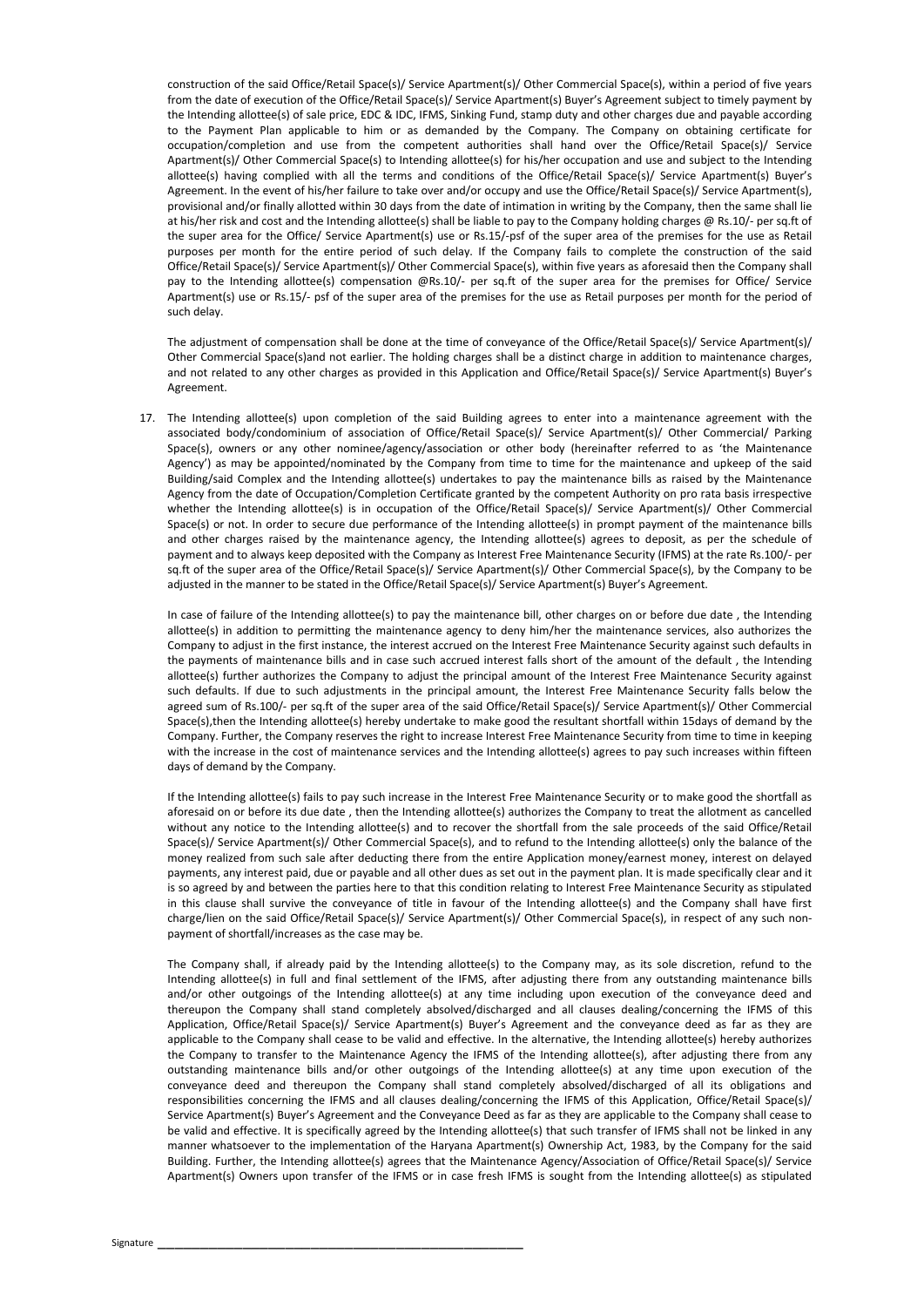herein above, shall have the sole right to modify/revise all or any of the terms of IFMS. Tripartite Maintenance Agreement, including but not limited to the amount/rate of IFMS etc.

18. The Intending allottee(s) shall pay and when demanded by the Company, the Stamp Duty, Registration charges and all other incidental and legal expenses for execution and registration of sale deed of the Office/Retail Space(s)/ Service Apartment(s)/ Other Commercial Space(s), in favour of the Intending allottee(s) which shall be executed and got registered after completion of interior fit outs by the Intending allottee(s) within the time stipulated by the Company and commencement of commercial operation of the Office/Retail Space(s)/ Service Apartment(s)/ Other Commercial Space(s), and upon receipt of full sale price, other dues including payment of IFMS payable to the Company or the Maintenance Agency, as the case may be, and the said charges and expenses as may be payable or demanded from the Intending allottee(s) in respect of the Office/Retail(s) / Service Apartment(s), and parking Space(s) allotted to him/her.

In case the Intending allottee(s) fails to deposit the stamp duty, registration charges and all other incidental and legal expenses etc, so demanded within the period mentioned in the demand letter and/or the Intending allottee(s) fails to complete the interior fit outs and/or does not operate the Office/Retail Space(s)/ Service Apartment(s)/ Other Commercial Space(s). The Company shall be free to appropriate the part of sale price paid by the Intending allottee(s) towards the said charges and expenses and the Intending allottee(s) shall forthwith deposit the shortfall in the sale price so caused together with interest for the period of delay in depositing the sale price so appropriated according to payment plan at the rate and in the manner mentioned in Clause (16) hereof. The Intending allottee(s) undertakes to execute the sale deed within sixty(60) days from the date of the Company intimating in writing the receipt of the certificate for use and occupation of the said Building from the competent Authority failing which the Intending allottee(s) authorizes the Company to cancel the allotment and forfeit the Application money/earnest money, delayed payment interest etc, and refund the balance price paid by the Intending allottee(s) without any interest upon realization of money from re-sale/re-allotment to any other party.

19. The Intending allottee(s) agrees to comply with the terms and conditions of this Application and the Office/Retail Space(s)/ Service Apartment(s) Buyer's Agreement failing which the Company shall have the right to cancel/terminate the allotment/ Office/Retail Space(s)/ Service Apartment(s) Buyer's Agreement and forfeit the entire amount of Application money/earnest money, interest on delayed payment, brokerage if paid etc. The Intending allottee(s) shall be left with no lien, right, title, interest or any claim of whatsoever nature in the Office/Retail Space(s)/ Service Apartment(s)/ Other Commercial/ Parking Space(s) along with parking Space(s). It is understood by the Intending allottee(s) that the Company is not required to send reminders/notices to the Intending allottee(s) in respect to the obligations of the Intending allottee(s) as set out in this Application Form and/or Office /Retail Space(s)/Service Apartment(s) Buyer's Agreement and the Intending allottee(s) is required to comply with all its obligations on its own. The Company shall thereafter be free to resell and/or deal with the said Office/Retail Space(s)/ Service Apartment(s)/ Other Commercial/ Parking Space(s), in any manner whatsoever at its sole discretion. The amount(s), if any, paid over and above the Application money/earnest money, processing fee, interest on delayed payments, interest on installments, brokerage etc, would be refunded to the Intending allottee(s) by the Company only after realizing such amounts to be refunded on resale but without any interest or compensation of whatsoever nature. The Company shall have the first lien and charge on the said Office/Retail Space(s)/ Service Apartment(s)/ Other Commercial Space(s) for all its dues payable by the Intending allottee(s) to the Company.

Without prejudice to the Company's aforesaid rights, the Company may at its sole discretion waive the breach by the Intending allottee(s) in not making payments as per the payment plan but on the condition that the Intending allottee(s) shall pay to the Company interest which shall be charged @ 18% per annum.

- 20. The Company may, at its sole discretion and subject to applicable laws and notifications or any government directions as may be in force, permit the Intending allottee(s) to get the name of his/her nominee substituted in his/her place subsequent to payment of second installment as per the Payment Plan of the Company by the Intending allottee(s) and subject to such terms and conditions as the Company may impose. The Intending allottee(s) shall be solely responsible and liable for all legal, monetary or any other consequences that may arise from such nominations. It is specifically made clear to the Intending allottee(s) by the Company that any nomination/transfer/assignment of allotted Office/Retail Space(s)/ Service Apartment(s)/ Other Commercial/ Parking Space(s), are subject to conditions/restrictions, if any, imposed by any statutory authorities. Further, the Intending allottee(s) agrees to pay all fees, charges and other expenses to the Company and/or the competent authorities payable on account of such nomination/transfer/assignment of allotted Office/ Retail Space(s)/Service Apartment(s), however, in the event of any imposition of such further instructions at any time after the date of this Application to restrict nomination/transfer/assignment of the allotted Office/Retail Space(s)/ Service Apartment(s) by any statutory Authority, the parties will have comply with the same and the Intending allottee(s) has specifically noted the same.
- 21. The Intending allottee(s) hereby authorizes and permits the Company to raise finance/loan from any Financial Institution/Bank by way of mortgage/charge/securitization of receivables of his/her Office/Retail Space(s)/ Service Apartment(s)/ Other Commercial Space(s), subject to the Office/Retail Space(s)/ Service Apartment(s)/ Other Commercial Space(s), being free of any encumbrances at the time of execution of sale deed. The Company/ Financial Institution/Bank shall always have the first lien/charge on the said Office/Retail Space(s)/ Service Apartment(s)/ Other Commercial Space(s), for all its dues and other sums payable by the Intending allottee(s) or in respect of the loan granted for the purpose of the construction of the said Building. In case of the Intending allottee(s) who have opted for long-term payment plan arrangement with any Financial Institutions/Banks, the conveyance of the Office/Retail Space(s)/ Service Apartment(s), in favour of the Intending allottee(s) shall be executed only upon the Company receiving No Objection Certificate from such Financial Institutions/Banks.
- 22. The Intending allottee(s) hereby covenants with the Company to pay from time to time and at all times, the amounts which the Intending allottee(s) is liable to pay as agreed and to observe and perform all the covenants and conditions of this Application Form and Office/Retail Space(s)/ Service Apartment(s) Buyer's Agreement and to keep the Company and its agents and representatives, estate and effects, indemnified and harmless against the said payments and observance and performance of all the covenants and conditions and also against any loss, damage, or liability that may arise as a result of non-payments, non-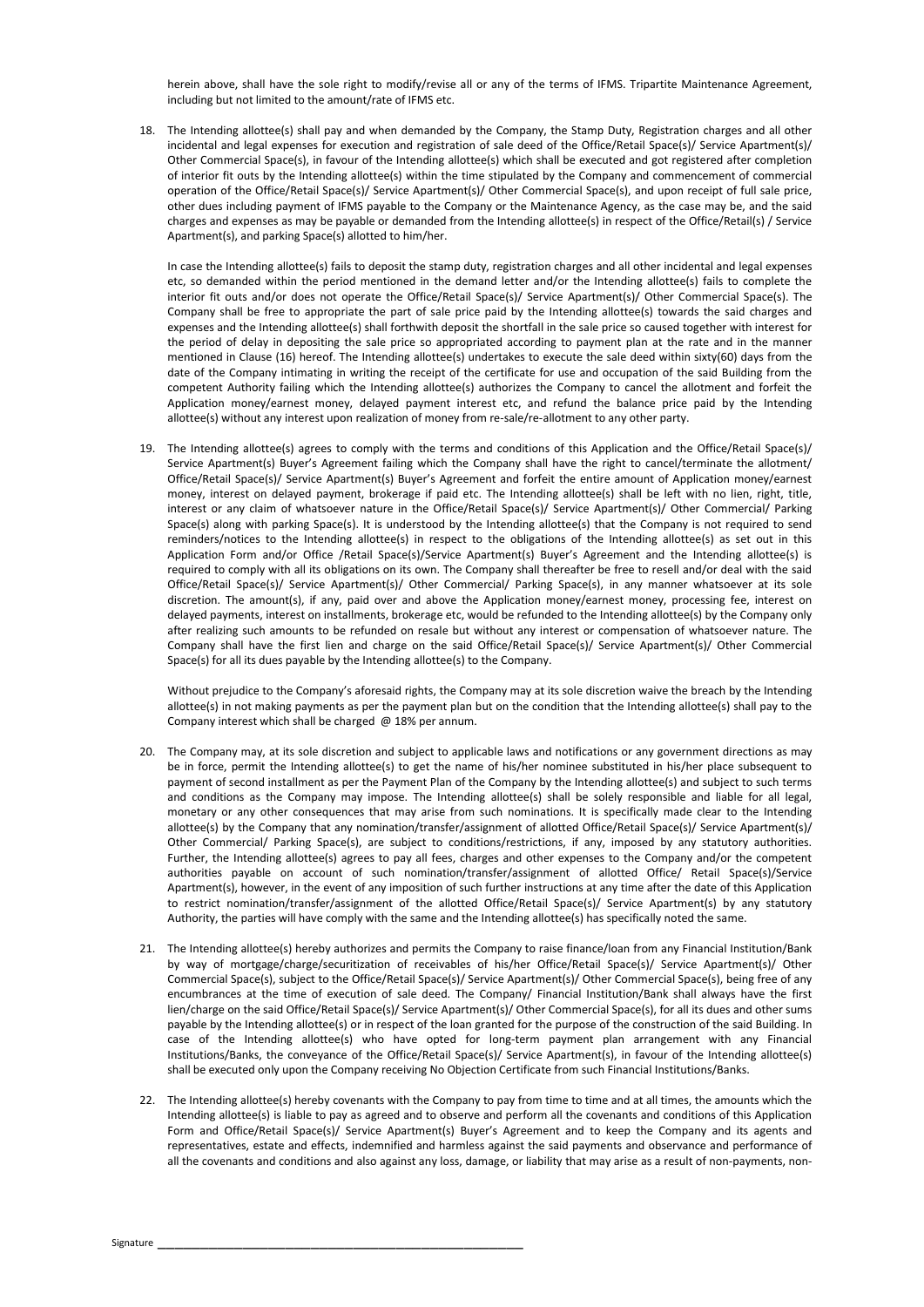observance or non-performance of the said covenants and conditions by the Intending allottee(s) as mentioned in the Application Form and Office/Retail Space(s)/ Service Apartment(s) Buyer's Agreement.

- 23. It is abundantly made clear that in respect of all remittances/acquisitions/transfers of the said Office/Retail Space(s)/ Service Apartment(s)/ Other Commercial Space(s) shall be the sole responsibility of non-resident/foreign nationals of Indian origin to comply with the provisions of Foreign Exchange Management Act,1999 or statutory enactments or amendments thereof and the rules and regulations of the Reserve Bank of India or any other applicable law and provide the Company with such permissions, approvals which would enable the Company to fulfill its obligations under this Application or Office/Retail Space(s)/ Service Apartment(s) Buyer's Agreement. All remittance shall be made by way of cheque/demand drafts payable at New Delhi. The Company shall not be responsible towards any third party making payment/remittance on behalf of any Intending allottee(s) and such third party shall not have any right in the Application/allotment of the said Office/Retail Space(s)/ Service Apartment(s)/ Other Commercial Space(s), applied for herein in any way. Any refund, transfer of security if provided in terms of the Office/Retail Space(s)/ Service Apartment(s) Buyer's Agreement shall be made in accordance with the provision of Foreign Exchange Management Act, 1999 or statutory enactments or amendments thereof and the rules and regulations of the Reserve Bank of India or any other applicable law. The Intending allottee(s) understands and agrees that in the event of any failure on his/her part to comply with the prevailing exchange control guidelines issued by the Reserve Bank of India; he/she shall be liable for any action under the Foreign Exchange Management Act, 1999 as amended from time to time. The Intending allottee(s) shall keep the Company fully indemnified and harmless in this regard. The Company accepts no responsibility in this regard.
- 24. It is clearly understood and agreed by the Intending allottee(s) that all the Kiosks in the Building shall be under the exclusive ownership of the Company and the Company shall be free to deal with the said kiosks at its own discretion and that the Intending allottee(s) shall not object to the presence, ownership and/or operation of the said kiosks in the said Building.
- 25. It is clearly understood and agreed by the Intending allottee(s) that the Company has the absolute and unrestricted right over all the signage areas of Display Boards, Hoardings, Illuminated Signboards, Neon Sign etc, in the atrium, lift, lift lobbies, corridors, basements, parking spaces, front and rear façade of the said Building and has absolute Authority to deal with the same in any manner whatsoever.
- 26. It is clearly understood by the Intending allottee(s) that the said Building is subject to the provisions of Haryana Apartment(s) Ownership Act, 1983, or any such other statutory enactment or modifications as and when brought into force. The Intending allottee(s) undertakes and agrees to comply with the provisions of the aforesaid Act in so far as it becomes applicable to the Company.
- 27. The Intending allottee(s) hereby agrees to comply with all the Laws as may be applicable to the said Office/Retail Space(s)/ Service Apartment(s)/ Other Commercial/ Parking Space(s) including but not limited to the provisions o Environment(Protection) Act, 1986, Water(Prevention and Control of Pollution) Act, 1974 and Air(Prevention and Control of Pollution) Act, 1981 and their rules, notifications etc, in respect of his said Office/Retail Space(s)/ Service Apartment(s)/ Other Commercial Space(s), and the Intending allottee(s) shall always remain solely responsible for the consequence of non compliance of the aforesaid acts/rules.
- 28. The Intending allottee(s) shall inform the Company in writing of any change in the mailing address mentioned in this Application, failing which all demands, notices etc, by the Company shall be mailed to the address given in this Application and deemed to have been received by the Intending allottee(s). In case of Joint Allottee(s), all communication shall be sent to the first named Allottee(s) in this Application.
- 29. The Intending allottee(s) agrees that the sale of the Office/Retail Space(s)/ Service Apartment(s)/ Other Commercial Space(s) is subject to force majeure clause which inter alia include delay on account of non availability of steel and/or cement or other building materials, or water supply or electric power or slow down strike or due to a dispute with the construction agency employed by the Company, civil commotion or by reason of war or enemy action or terrorist action or earthquake or any act of God or if non delivery of possession as a result of any legislation, notice order, rule or notification of the Government and/or any other public or competent Authority or if any competent Authority(ies) refuses, delays, withholds, denies the grant of necessary approvals for the said Office/Retail Space(s)/ Service Apartment(s)/ Other Commercial/ Parking Space(s) or if any matter(s), issue(s), relating to approval(s), permission(s), notice(s), notification(s) by the competent authorities become subject matter of any suit/write before a Competent court or for any reason beyond the control of the Company and in any of the aforesaid events the Company shall be entitled to a reasonable extension of time for delivery of possession of the Office/Retail Space(s)/ Service Apartment(s)/ Other Commercial Space(s).

The Company as a result of such a contingency arising reserves the right to alter or vary the terms and conditions of allotment or if the circumstances beyond the control of the Company so warrant the Company may suspend the said project or any part thereof for such period as it may consider expedient and no interest and/ or compensation of any nature whatsoever can be claimed by the Intending allotee(s) for the period of suspension of the said project or any part thereof. In consequence of the Company abandoning the said Project or any part there of or the Intending allottee(s) withdrawing from the allotment, the Company's liability shall be limited to the refund of the amount paid by the Intending allottee(s) without any interest or compensation whatsoever.

30. The provisional and /or final allotment of the Office/Retail Space(s)/ Service Apartment(s)/ Other Commercial Space(s) is entirely at the sole discretions of the Company and the Company has a right to reject any provisional and/or final allotment without assigning any reason thereof.